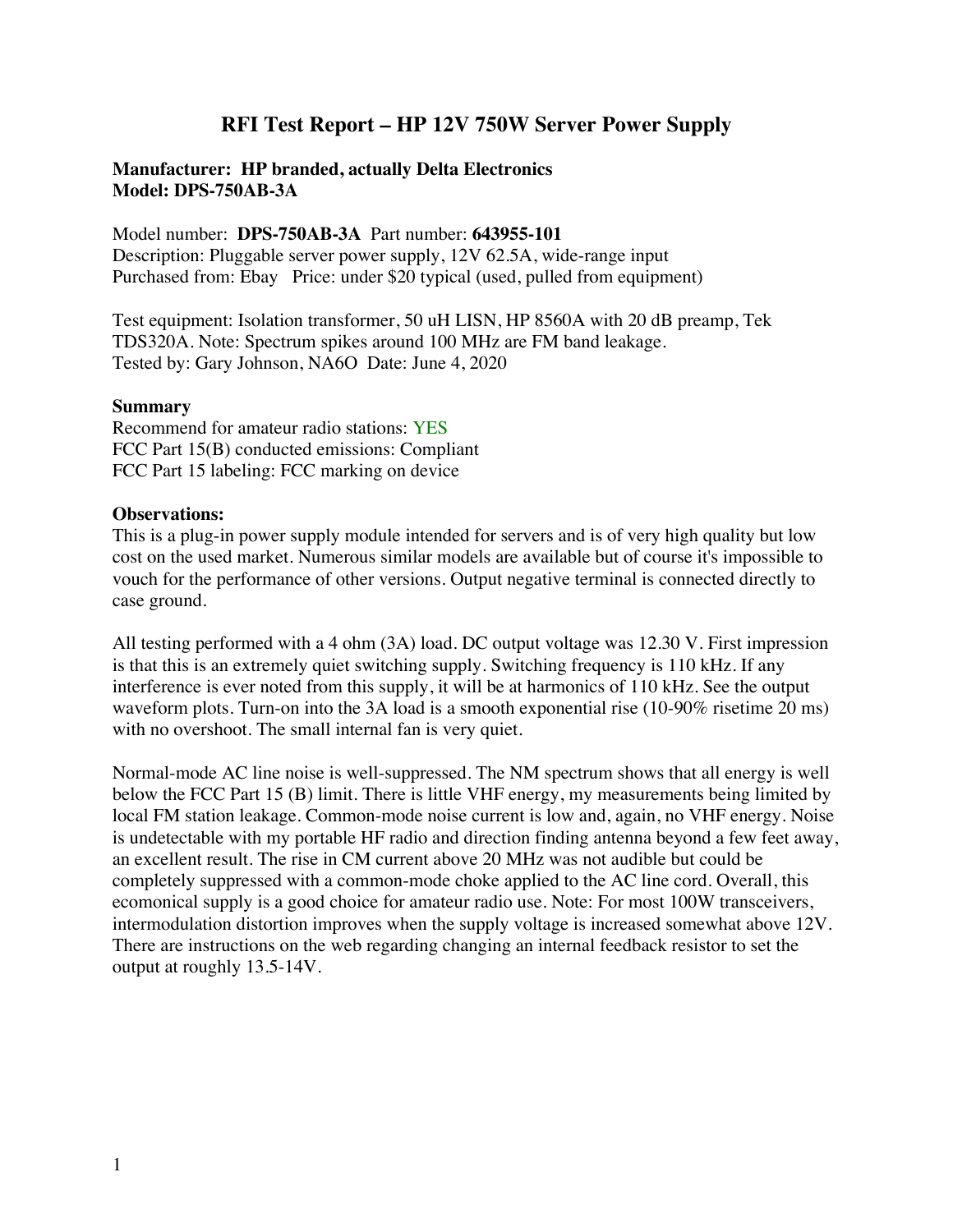

## **Normal-Mode Spectrum**

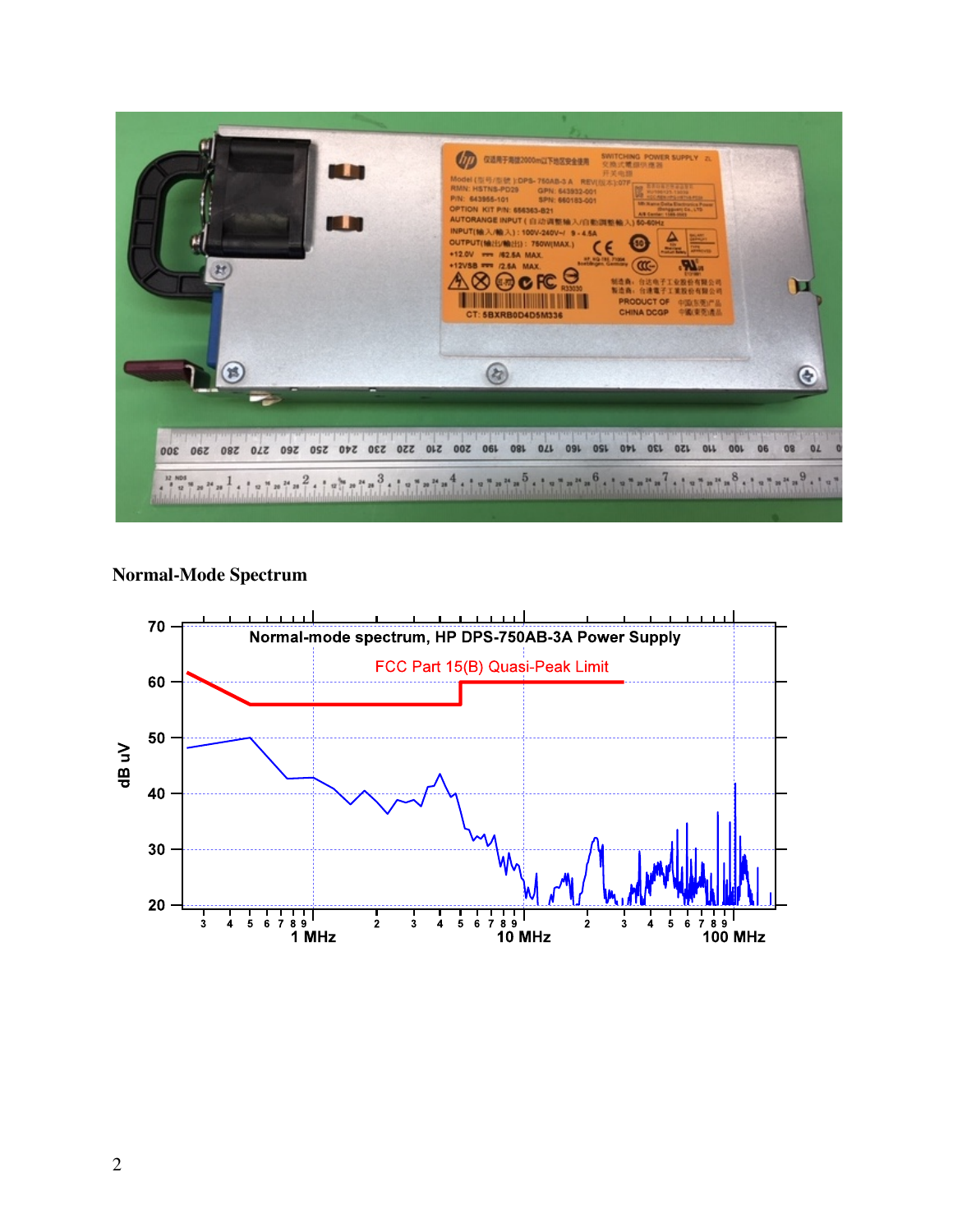#### **Normal-Mode Waveform**

Glitches are well-filtered and energy is all below 100 kHz.



## **Common-mode Spectrum**

The rise above 20 MHz could be completely suppressed with a common-mode choke applied to the AC line cord. Recommended is 10 turns on a 2.4-inch #31 toroid. VHF energy is all leakage from local FM stations.